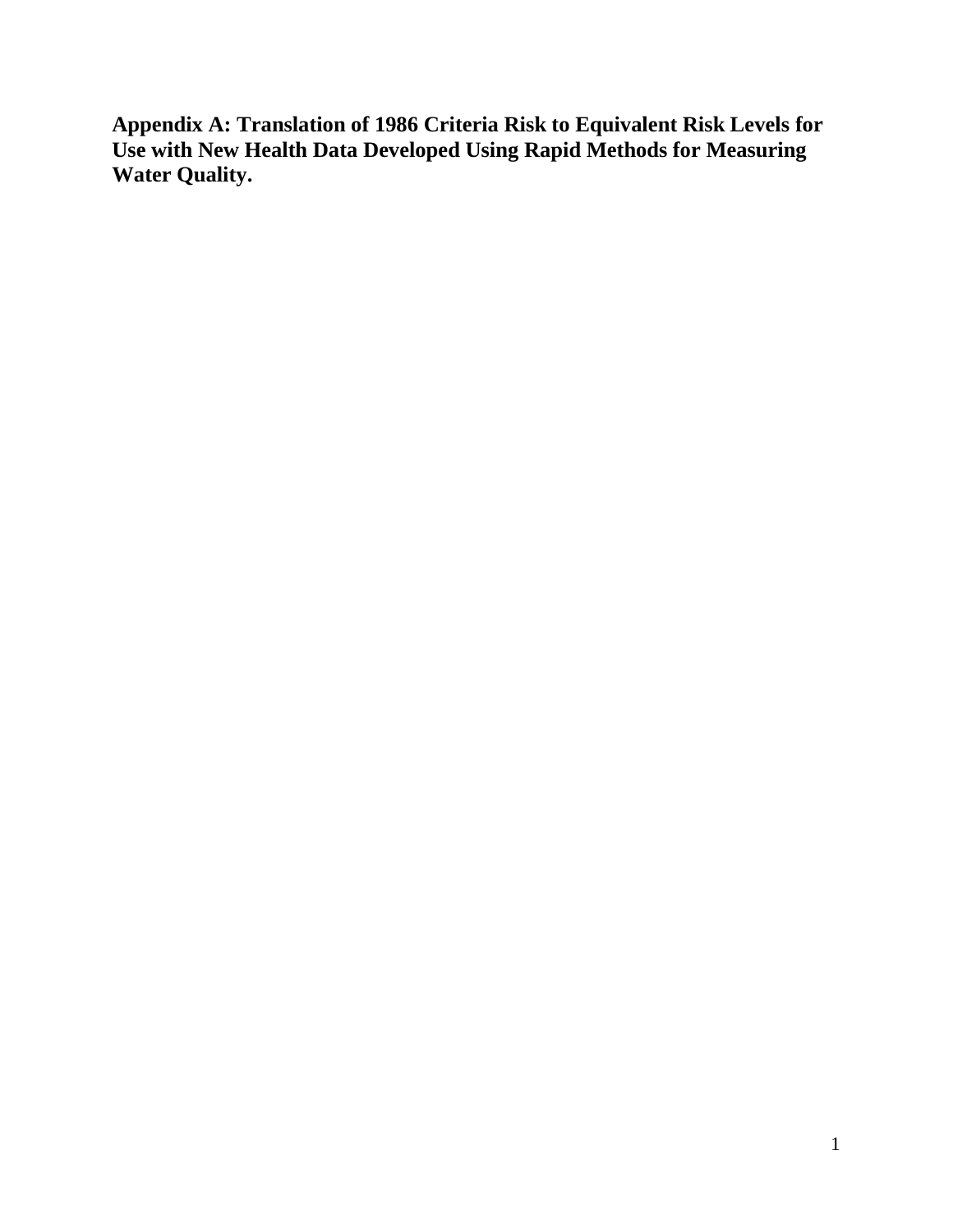## **Translation of 1986 Criteria Risk to Equivalent Risk Levels for Use with New Health Data Developed Using Rapid Methods for Measuring Water Quality**

Larry Wymer<sup>1</sup>, Tim Wade<sup>2</sup> and Al Dufour<sup>1</sup>

1. National Exposure Research Laboratory, 2. National Health and Environmental Effects Research Laboratory

In 1986, the Environmental Protection Agency (EPA) published criteria for recreational waters (U.S. EPA, 1986), based on epidemiological studies which related microbial water quality, as measured by culture methods, to health effects in swimmers (Cabelli, 1983; Dufour, 1984). The case definition for gastrointestinal (GI) illness was defined by symptoms or groups of symptoms. Highly credible gastrointestinal illness (HCGI) was defined by the following symptoms or symptom groups observed in the 8-10 days after the beach visit: (1) vomiting; (2) diarrhea with a fever or disabling enough for the individual to remain home, remain in bed or seek medical advice; or (3) stomachache or nausea accompanied by a fever. These combinations of symptoms were developed to strengthen the validity of using symptoms to describe GI illness in swimmers, where the health status information was obtained by telephone interview.

In 2002, EPA initiated the National Epidemiological and Environmental Assessment of Recreational (NEEAR) study program, a series of epidemiological studies to determine the relationship between health effects in swimmers and water quality that has been measured using a new method that produces quantitative results in 2 to 3 hours (Wade et al., 2008). By 2007, seven epidemiological studies had been completed, four at freshwater beaches and three at marine beaches. These studies used a more contemporary health case definition, "NEEAR GI" (NGI), which differed from the HCGI symptoms used in the early EPA studies. Fever was no longer required to co-occur with diarrhea, stomachache or nausea to meet a case definition of gastroenteritis, NGI still used multiple symptoms to describe gastrointestinal illness. NGI was defined as any of the following in the 10-12 days after the beach visit: (1) diarrhea (three or more loose stools in a 24 hour period); (2) vomiting; (3) nausea and stomachache; (4) nausea or stomachache, and interference with regular activities (missed time from work or school, or missed other regular activities as a result of the illness).

One of the major differences between the early and recent studies is the broadening of the definition of an adverse health episode to include illnesses with gastrointestinal symptoms without fever as a pre-requisite (with the exception of vomiting, which with or without fever is sufficient for an illness episode in both HCGI and NGI). This was done to capture episodes of gastroenteritis caused by viral infections (e.g., norovirus) which can often present with mild or no fever. Furthermore, this is consistent with definitions used in several recent longitudinal studies of gastroenteritis (Payment et al., 1991; Colford et al., 2002). International experts have also suggested that a uniform international definition which does not require a fever and should include vomiting or diarrhea constituting greater than or equal to 3 soft stools in a 24 hour period (Majowicz et al., 2008). An additional difference was the extension of the risk period for NGI by an average of approximately 2 days to 10-12 days. This was done to capture the longer incubation period for illnesses caused by some infectious organisms such as *Cryptosporidium*.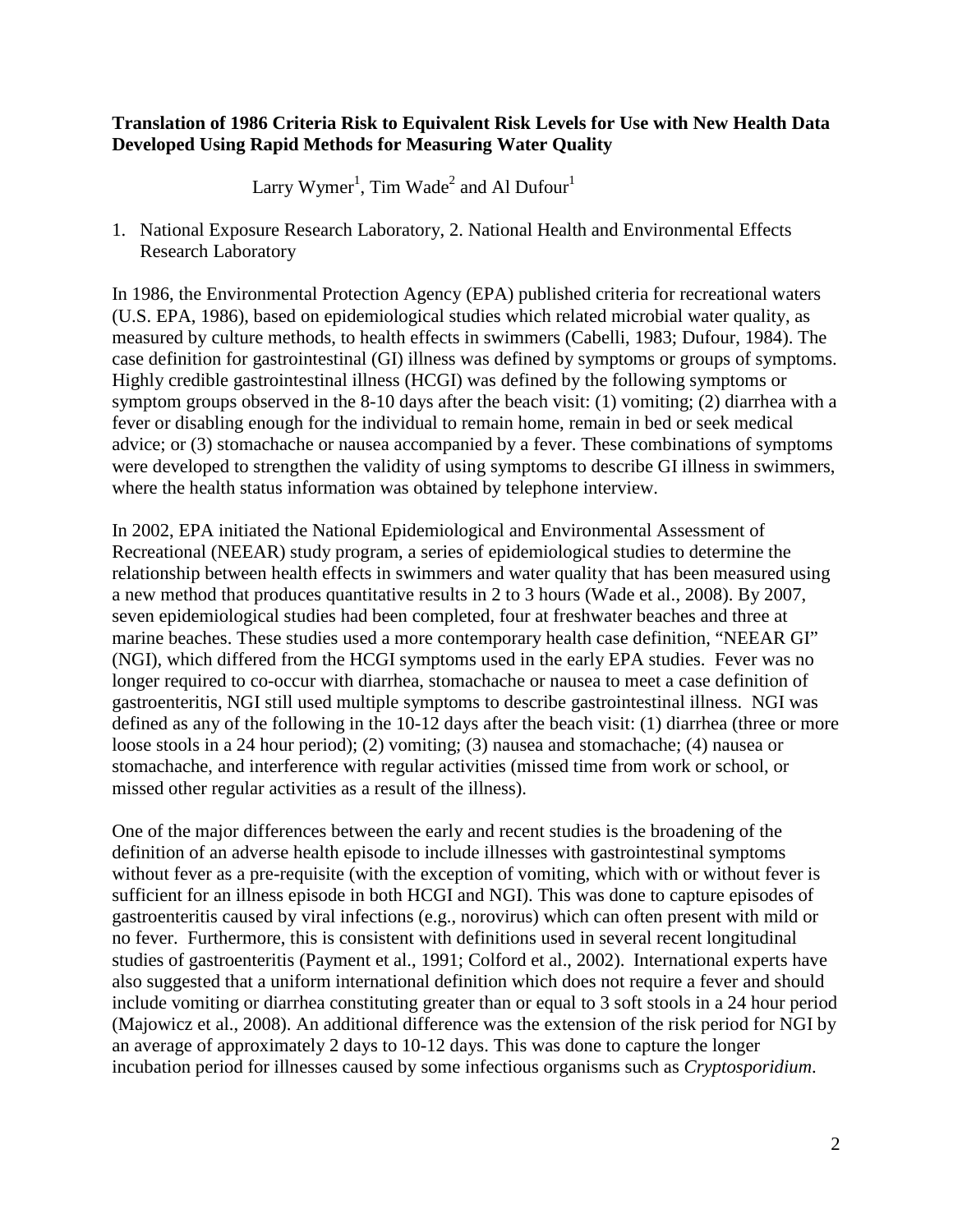The significant differences between the HCGI and NGI case definitions or health endpoints create a dilemma with regard to the risk level used to develop previous criteria for managing beach water quality. In the early EPA epidemiological studies (1986) the issue of risk level was resolved by using a simple algebraic equation that contained three known factors (1) the average density of the then current bacterial indicator, fecal coliforms; (2) the average density of the proposed indicator (enterococci or *E. coli* ); and (3) the standard density of fecal coliforms required for the beach water quality standard of 200 cfu per 100 mL. Knowing these factors made it easy to calculate what the equivalent standard would be for the proposed indicator. This approach was used to develop the 1986 U.S. EPA criteria (Dufour and Schaub, 2007). Based on these new standards and the health relationships that were derived for the proposed indicator, the implied attributable risk was 8 illnesses per 1,000 primary contact recreators in freshwater and 19 illnesses per 1,000 primary contact recreators in marine water.

 The question now is, how can one select a risk level using the new case definition for gastroenteritis that will be "as protective as" the currently used risk level under the old case definition? A logical approach to translating the currently used risk levels based on the HCGI case definition (8 illnesses per 1,000 primary contact recreators for freshwater and 19 illnesses per 1,000 primary contact recreators for marine waters) to the NGI definition used in the NEEAR studies would be to equate a translation factor to the ratio of the non-swimmer illness rates from the NEEAR study relative to the non-swimmer illness rates from the 1986 data, thus retaining a constant relative risk. The non-swimming illness rates of the two populations will give the best estimate of any inherent changes in the background illness rates that may have occurred in the time between the 1986 and the 2009 studies, and provide an estimate of the effect of changing the case definition for gastroenteritis. Relative risk is the ratio of risk among an exposed population to that in an unexposed population (the baseline risk). The non-swimmer illness rates represent the baseline. For relative risk to remain constant in the translation from HCGI to NGI, the respective swimmer illness rates must follow in proportion to the respective baseline illness rates. Non-swimmer HCGI rates from the 1970 – 1980 EPA epidemiological studies (Cabelli, 1983; Dufour, 1984) can be compared with the non-swimmer NGI rates obtained from the NEEAR study data (Wade et al., 2008; Wade et al., 2010). The non-swimmer HCGI rate from all of the early EPA studies (Cabelli, 1983; Dufour, 1984) is 14 gastrointestinal illnesses per 1000 participants. The non-swimmer NGI rate from the NEEAR study data is 63 gastrointestinal illnesses per 1000 non-swimmer participants (Wade et al., 2009; Wade et al., 2010). For a new criterion value to be "as protective as" the 1986 criteria, the relative risk of the two respective criterion values must be equal.

The acceptable risk limit of 8 HCGI per 1,000 primary contact recreators in freshwater refers to *attributable* risk, calculated by subtracting the illness rate in non-swimmers from that in swimmers. The non-swimmer value must be added to the attributable risk value to obtain the total number of illnesses in swimmers. The relative risk can be calculated by:

 $RR =$  (attributable illness rate in swimmers + illness rate in non-swimmers) / illness rate in non-swimmers

Relative risk implied by the 1986 criteria for HCGI is:  $RR = (8 + 14)/14 = 1.57$  for freshwater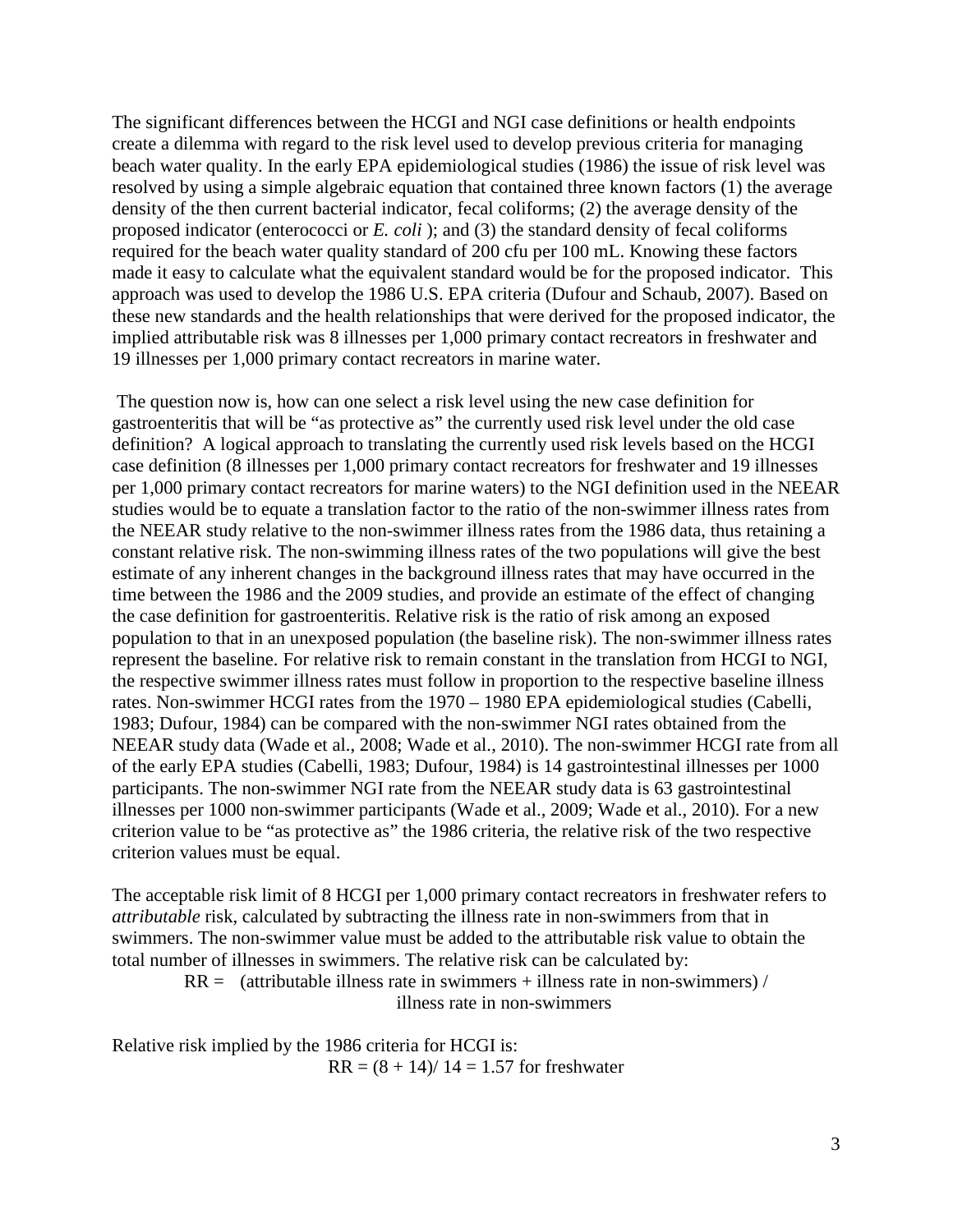In order to answer the question, what would an equivalent acceptable risk be for the same relative risk based on NGI in the NEEAR study, rearrange the above equation to obtain an Equivalent Risk Value (ERV) using a non-swimmer NGI (NS NGI) rate of 63 per 1,000 in place of the NS HCGI rate of 14 per 1,000. Using the freshwater relative risk as an example, this gives:

ERV =  $1.57$  (NS NGI rate) – NS NGI rate

$$
= 1.57 (63) - 63
$$

 $= 36$ 

Thus, an attributable risk of 36 NGI per 1,000 primary contact recreators represents an acceptable risk equivalent to 8 HCGI illnesses per 1,000 primary contact recreators.

The ERV for 19 GI illnesses per 1,000 primary contact recreators or any other suggested criterion value can be calculated the same way. First, calculate a relative risk value for the acceptable risk and then use the relative risk value to calculate an ERV using the NGI value for non-swimmers. A second, simpler way to calculate the ERV is to use the multiplication factor equal to the ratio of the NS NGI illness rate to the NS HCGI illness rate. That value is  $63/14=$ 4.5. This is the translation factor for calculating the new risk level. Simply multiply the old criterion value by the translation factor to obtain an ERV that is "as protective as" the current criteria. For example, to determine the ERV for 8 GI illnesses per 1,000 primary contact recreators, simply multiply 8 by 4.5 to obtain 36.

The translation factor of 4.5 represents the risk of NGI relative to HCGI and is key to this suggested approach to translating NGI risk in terms of HCGI. An approximate 95% confidence interval for this factor can be calculated to be 3.3 to 6.2. This assumes that non-swimmer illness rates observed at the study areas (beaches) are representative of the variation in background illness among all coastal areas, and that this variation is described by a beta distribution (a common assumption when dealing in the variability of incidences which must fall in the range 0 to 100%).

Another question that must be addressed is, which risk level is to be translated, the freshwater level or the marine water risk level? A direct comparison of the risk estimates for fresh and marine beach waters was carried out as described by Altman and Bland (2003) indicated that there were significant differences in the estimated risk levels only for limited range of *Enterococcus* CCE (approximately in the range of 100-126 CCE per 100 mL). Furthermore, a direct test of the slope parameters also shows that there is no difference in the slopes ( $p= 0.44$ ), or the rate of increase in risk per unit increase in enterococci CCE, between marine and freshwater beaches. A comparison based on the likelihood ratio test (as described by Wade et al., 2008), resulted in the same conclusion. For the likelihood ratio test the combined model was estimated with terms that allowed beach specific effects for the indicator term and the swimming term. However, this model was no better than a model with only a single term for each of these parameters ( $p = 0.19$ ).

A likelihood ratio test was conducted the combined model was estimated with terms that allowed beach specific effects for the indicator term and the swimming term. However, this model was no better than a model with only a single term for each of these parameters ( $p = 0.19$ ).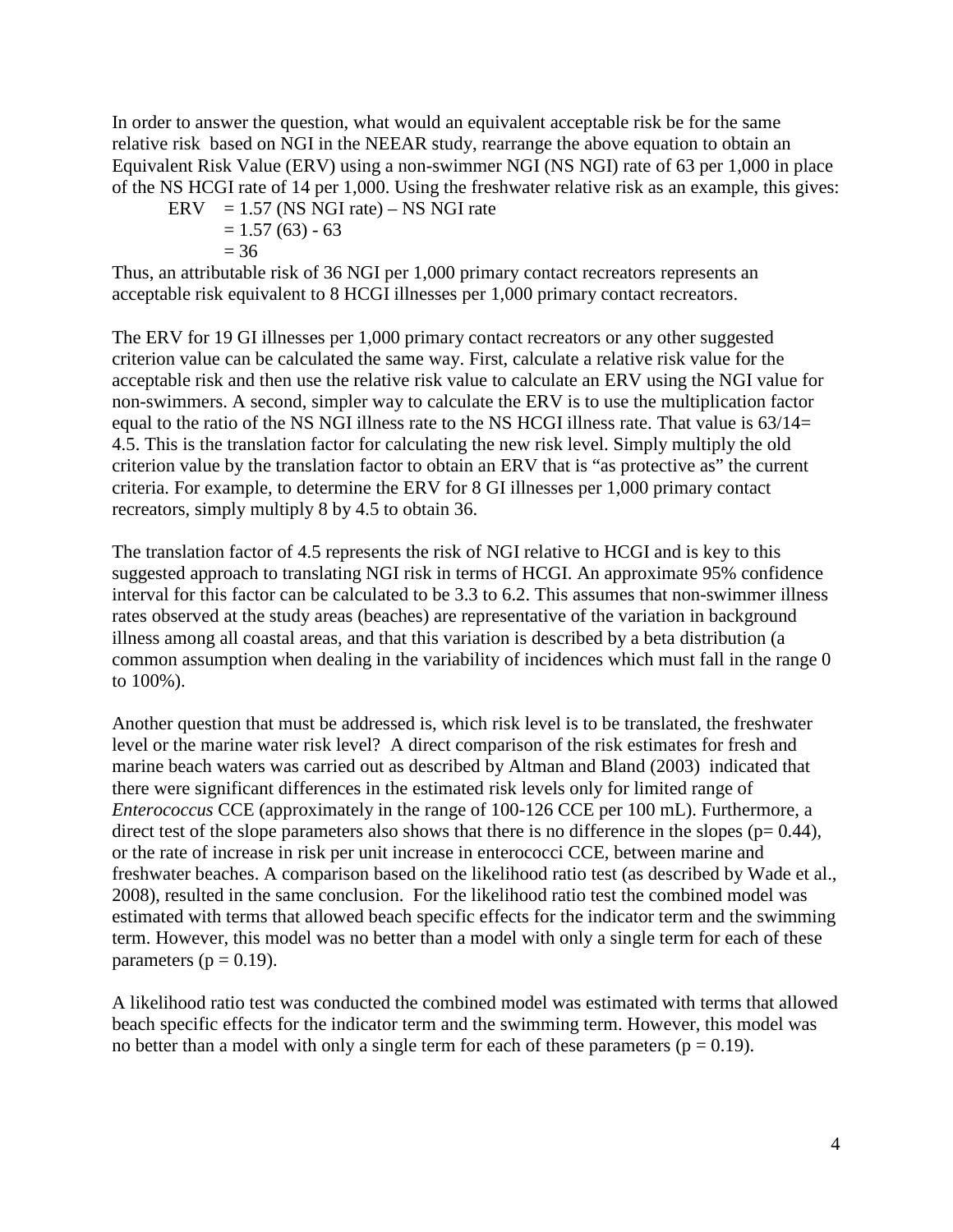In effect, there was little evidence for differences in risk estimates obtained from separate models from marine and freshwater beaches and the beach-specific separate models showed no statistical improvement over a single combined model. On the basis of these, we present risk levels based on the combined model (Figure 1). Results from the marine and freshwater studies indicate that exposure-response relationships are sufficiently similar to allow combining the newly-developed freshwater and marine water data to give a single relationship between health effects and water quality measured with a new rapid method. The relationship between swimming-associated NGI per 1000 swimmers and water quality developed from the combined marine and freshwater data is defined by the equation:

Swimming associated NGI =  $-27.31 + 23.73$  (mean Log<sub>10</sub> qPCR CCE/100mL)

which, for the purpose of calculating the qPCR CEE (quantitative polymerase chain reaction calibrator cell equivalents) concentration for a new water quality criterion, is re-arranged to:

mean Log<sub>10</sub> qPCR CCE per  $100mL = (NGI + 27.31) / 23.73$ .

If the 8 illnesses per 1,000 primary contact recreators is translated into a NEEAR case definition level, the ERV is given by 36 illnesses per 1000 primary contact recreators. Substituting the ERV of 36 for SAI in the equation above gives:

mean Log<sub>10</sub> qPCR CCE per 100 mL =  $(36 + 27.31) / 23.73 = 2.67$ 

Antilog  $(2.68) = 465$  = geometric mean (qPCR CCE per 100 mL)

Thus, the risk level equivalent to 8 HCGI per 1,000 primary contact recreators is 36 NGI per 1,000 primary contact recreators and this relates to a geometric mean (GM) qPCR CCE per 100 mL value of 471 per 100 mL in terms of the NEEAR case definition.

An approach for translating the currently accepted risk levels for fresh and marine waters to equivalent risk levels appropriate for use with the new rapid qPCR method has been proposed in this document. The approach is appealing because:

- The approach is based on relative risk, which can be used with any case definition.
- The approach can be applied to any risk translation if a health, water quality relationship is available.
- The approach is not dependent on what indicator or method is used to measure water quality.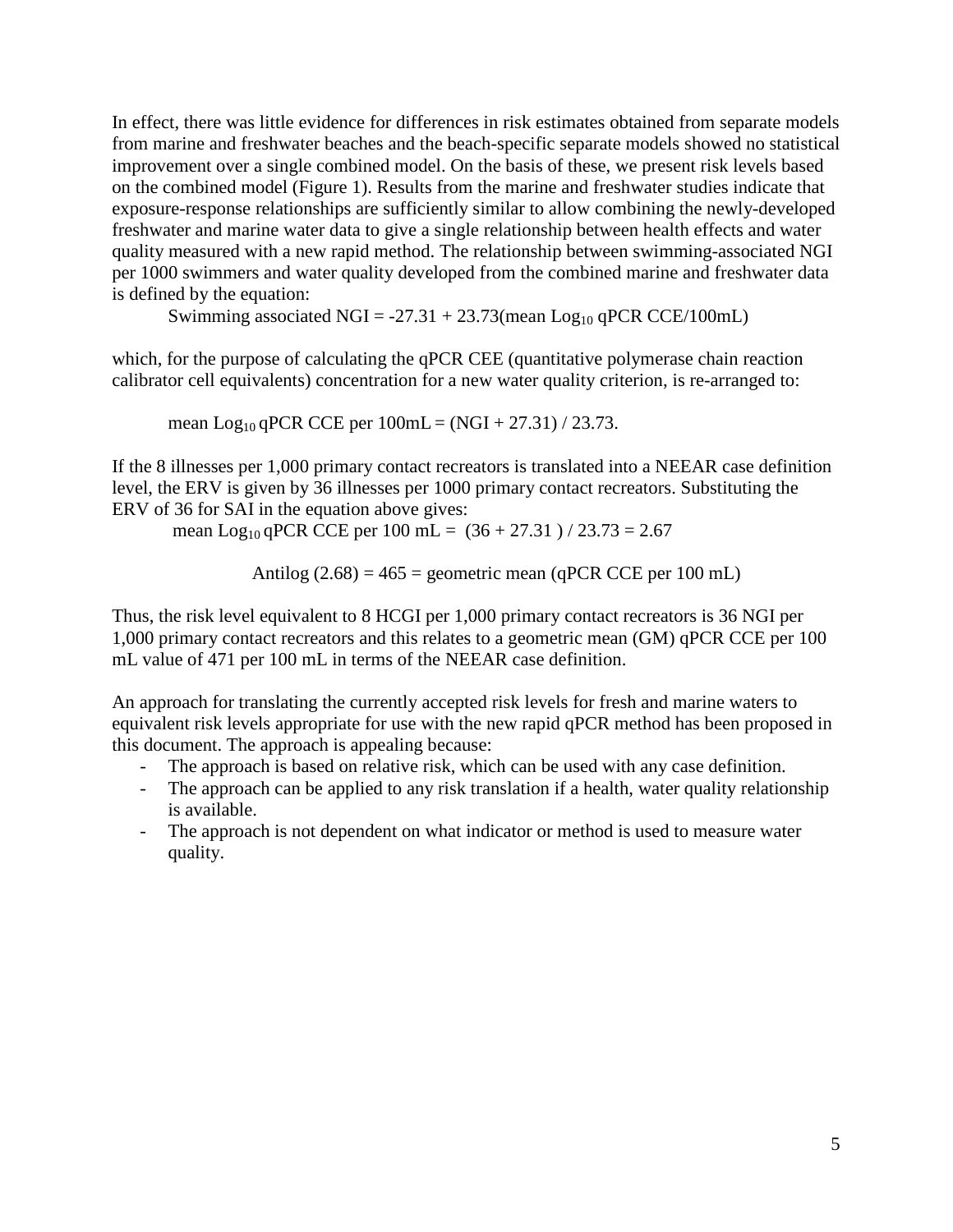## **References**

Altman, D. G., Bland, J. M. 2003. Interaction revisited: the difference between two estimates. BMJ, 326, 219.

Cabelli, V.J. 1983. Health Effects Criteria for Marine Waters, US Environmental Protection Agency, EPA-600/1-80-031, Research Triangle Park, NC.

Colford, J.M., Rees, J.R., Wade, T.J., Khalakdina, A., Hilton, J.F., Ergas, I.J., et al., 2002. Participant blinding and gastrointestinal illness in a randomized, controlled trial of an in-home drinking water intervention. Emerging Infectious Disease, 8(1): 29-36.

Dufour, A.P. 1984. Health Effects Criteria for Fresh Recreational Waters, U.S. Environmental Protection Agency, EPA-600/1-84-004, Cincinnati, OH, 1984.

Dufour, A. Schaub, S. 2007. The Evolution of Water Quality Criteria in the United States 1922- 2003, In: Statistical Framework for Recreational Water Quality Criteria and Monitoring, Wymer, LJ, (Editor), John Wiley & Sons, Chichester, England.

Majowicz, S.E., Hall, G., Scallan, E., Adak, G.K., Gauci, C., Jones, T.F., O'Brien, S.O., Henao, O., and Sockett, P.N. 2008. A common symptom-based case definition for gastroenteritis. Epidemiology and Infection, 136: 886-894

Payment, P., Richardson, L., Siemiatycky, J., Dewar, R., Edwardes, M., and Franco, E. 1991. A randomized trial to evaluate the risk of gastrointestinal disease due to consumption of drinking water meeting current microbiological standards. Am. J. Public Health, 8(16): 703-708.

Wade, T.J., Calderon, R.L., Brenner, K.P., Sams, E., Beach, M., Haugland, R., Wymer, L., Dufour, A. 2008. High Sensitivity of Children to Swimming-associated Gastrointestinal Illness. Epidemiology, 19(3): 375-383.

Wade, T.J., Dufour, A.P. 2009. Considerations on Combining Marine and Freshwater Data from the NEEAR Water Studies, Internal ORD Document, March, 2009.

Wade, T.J., Sams, E., Brenner, K.P., Haugland, R., Chern, E., Beach, M., Wymer, L., Rankin, C.C., Love, D., Li, Q., Noble, R., Dufour, A.P. 2010. Rapidly measured indicators of recreational water quality and swimming-associated illness at marine beaches: a prospective cohort study. Environmental Health, 9: 66, retrieved from <http://www.ehjournal.net/contents/9/1/66>

U.S. Environmental Protection Agency. 1986. Ambient Water Quality Criteria for Bacteria -1986, EPA440/5-84-002, Office of Water, Washington DC